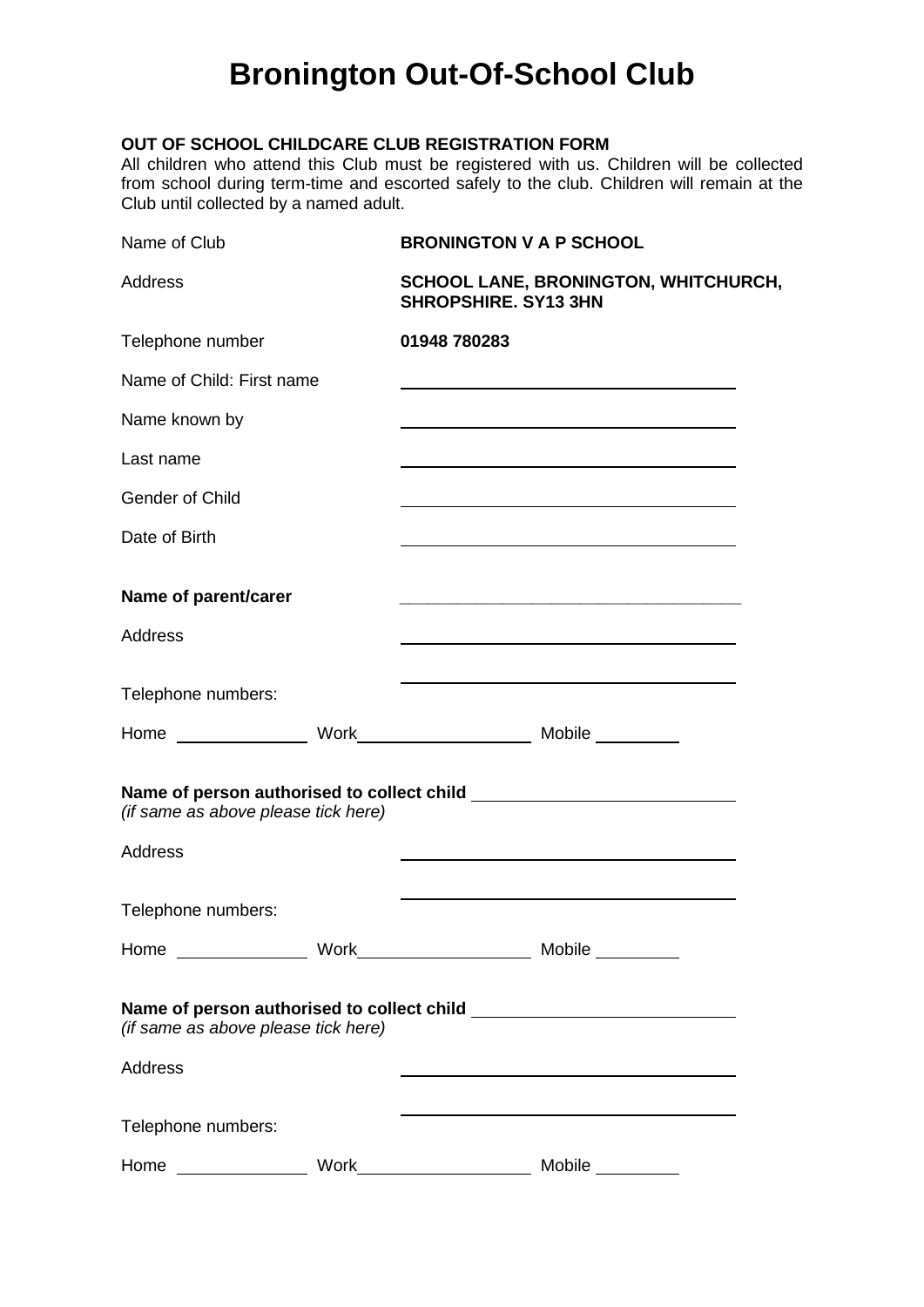# **Bronington Out-Of-School Club**

| <b>EMERGENCY CONTACTS:</b>               | Name of person(s) authorised to collect child from Club in an emergency:                                             |  |
|------------------------------------------|----------------------------------------------------------------------------------------------------------------------|--|
| Address                                  |                                                                                                                      |  |
| Telephone numbers:                       |                                                                                                                      |  |
|                                          |                                                                                                                      |  |
|                                          | Name of person(s) authorised to collect child from Club in an emergency:                                             |  |
| Address                                  | <u> 1989 - Johann Barn, fransk politik amerikansk politik (</u>                                                      |  |
|                                          |                                                                                                                      |  |
| Telephone numbers:                       |                                                                                                                      |  |
|                                          |                                                                                                                      |  |
| <b>CHILD'S DOCTOR'S NAME AND ADDRESS</b> |                                                                                                                      |  |
| Name                                     |                                                                                                                      |  |
| Address                                  |                                                                                                                      |  |
|                                          | <u> 1989 - Johann Stein, marwolaethau a bhann an t-Amhair an t-Amhair an t-Amhair an t-Amhair an t-Amhair an t-A</u> |  |
| Telephone number                         |                                                                                                                      |  |
|                                          | Does your child have any known medical condition/allergies/dietary needs? YES NO                                     |  |
| Please give details                      |                                                                                                                      |  |
|                                          | Any other relevant information you feel staff should be aware of.                                                    |  |
|                                          |                                                                                                                      |  |

### **FEES**

The current charging policy will be made available on request